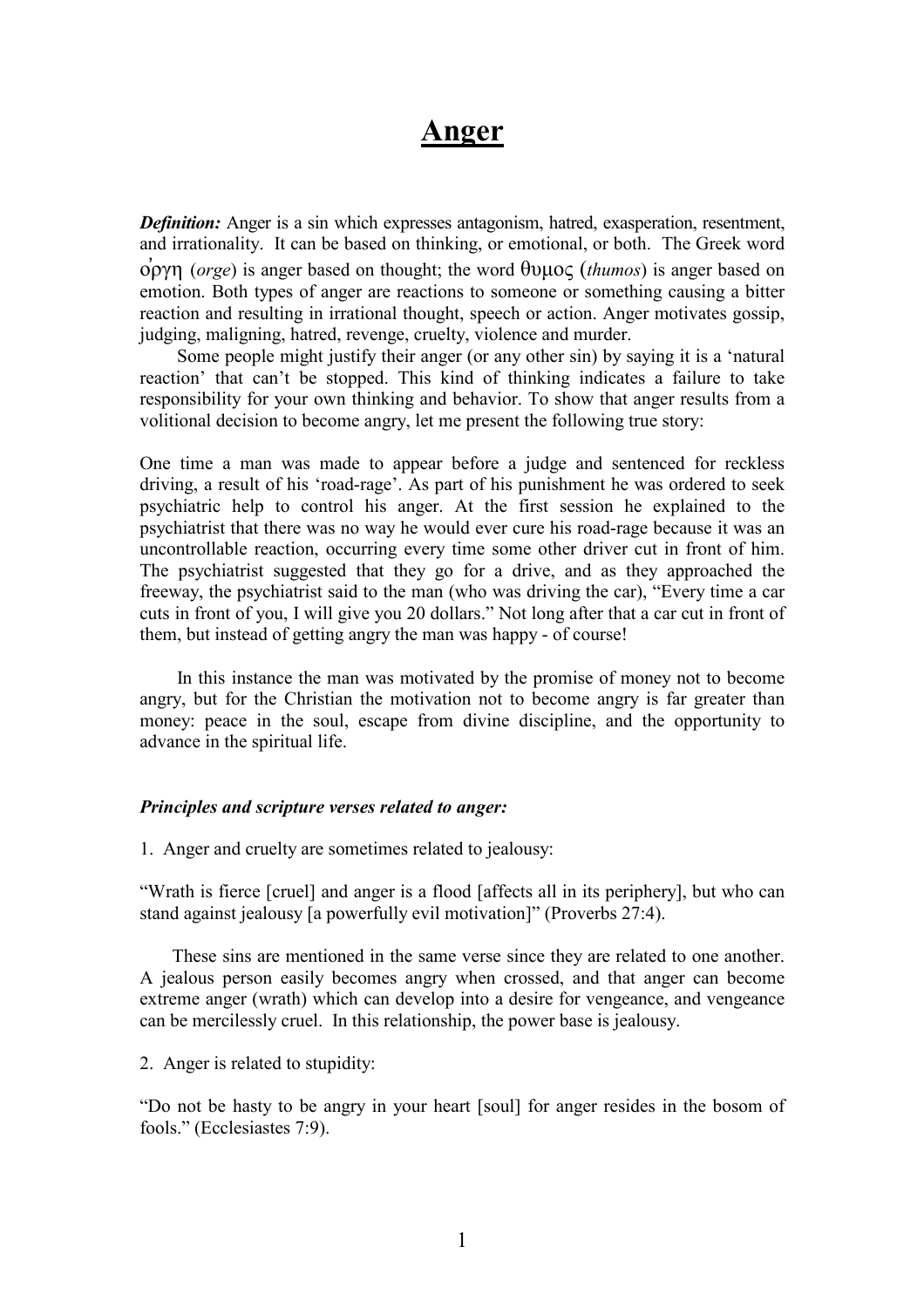A person is never able to think rationally when angry, which is why many stupid and embarrassing things are said in anger. If you become angry easily under pressure you are a stupid fool. You are a fool because you have not learned to think under pressure. A fool becomes emotional under pressure; a wise person thinks under pressure.

3. While an individual's volition is the source of anger, the sin nature provides the temptation to become angry:

"Now, the works [actions] of the flesh [sin nature] are plainly seen [perceptible; can be understood] which are … antagonisms [hostile feelings and actions toward others related to pettiness], strife (discord) jealousy, outburst of anger. . ." (Galatians 5:19, 20).

4. An angry and hot-tempered person is a trouble maker:

"An angry person stirs up strife, and a hot tempered person abounds in transgression." (Proverbs 29:22).

5. Anger destroys a nation:

"So decrees the Lord, 'For three sins of [the nation of] Edom, even for four, I will not revoke its punishment because he pursued his brother [the descendants of Jacob] with a sword, stifling all compassion, because his anger raged continually, and he maintained his anger forever.' " (Amos 1:11).

6. Anger is associated with grieving the Holy Spirit:

"Stop grieving the Holy Spirit, the God by whom you have been sealed to the day of redemption. Let all bitterness, and wrath, and anger, and clamor, and slander be removed from you along with all malice." (Ephesians 4:30, 31)

7. The Christian is commanded to remove anger from his lifestyle:

"But now you also put them all aside: anger, wrath, malice, slander, and abusive speech from your mouth." (Colossians 3:8).

8. Anger hinders effective prayer:

"Therefore, I desire that men in every place pray, lifting up holy hands [Jewish tradition] without anger and dissension." (1 Timothy 2:8).

9. Do not associate with a person who easily becomes angry. If you do, you will take on his characteristics and easily get into trouble:

"Do not associate with a man [become friends] given to anger or go with a hottempered man, or you will learn his ways and find a snare for yourself." (Proverbs 22:24, 25).

10. Even though Ephesians 4:26 is a quote from Psalm 4:4, it is slightly different.